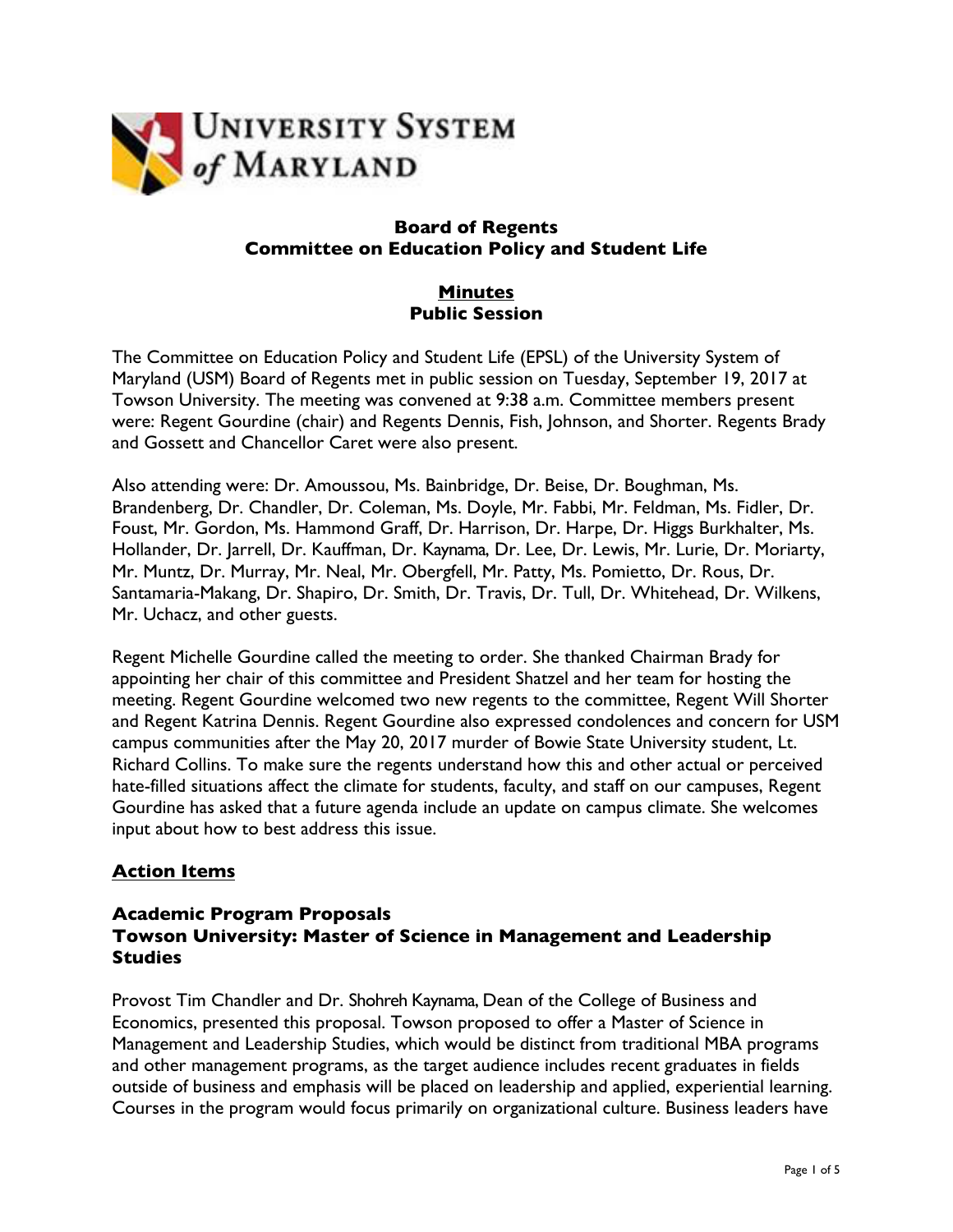expressed the need for programs such as this, which ae designed to increase students' levels of business acumen by offering experiential learning opportunities and traditional education approaches in concert with mentorship from seasoned, business executives. Program developers believe that this program could be a powerful catalyst for economic growth in the greater Baltimore area. The proposal went through the standard approval process during which institutions can object; there were no objections.

The Chancellor recommends that the Committee on Education Policy and Student Life recommend that the Board of Regents approve the proposal from Towson University to establish a Master of Science in Management and Leadership Studies. The motion was moved by Regent Dennis, seconded by Regent Fish, and unanimously approved.

#### **University of Maryland University College: Conversion of Existing Area of Concentration in Acquisition and Supply Chain Management to Master of Science in Acquisition and Contract Management**

**Restructuring of Existing Area of Concentration in Information Assurance to Master of Science in Cyber Operations**

## **Restructuring of Existing Area of Concentration in Public Relations to Master of Science in Strategic Communications**

Interim Provost Blakely Pomietto and Dr. Douglas Harrison, Associate Dean of the Graduate School presented three proposals to the committee. These areas of concentration were designed in 2007, and UMUC proposed to establish freestanding degrees to strengthen the programs without needing new resources or risking duplication, bolster the curricula, clarify the content of the degree, simplify the pathway to completion, allow for better communication of the program outcomes to students and employers, and ensure currency and relevancy of the curriculum to meet current workforce and employer demands. There is significant workforce demand in each of these fields. Over the next five to ten years, thousands of job openings are expected nationally and regionally, and, current rates of degree production will not meet that demand. Details about each proposal can be found in the meeting materials. The proposals went through the standard approval process during which institutions can object; there were no objections.

The Chancellor recommends that the Committee on Education Policy and Student Life recommend that the Board of Regents approve the proposal from University of Maryland University College to (1) convert the area of concentration in Acquisition and Supply Chain Management to a Master of Science in Acquisition and Contract Management; (2) restructure the area of concentration in Information Assurance to a Master of Science in Cyber Operations; and (3) restructure the area of concentration in Public Relations to a Master of Science in Strategic Communications. The motion was moved by Regent Shorter, seconded by Regent Dennis, and unanimously approved.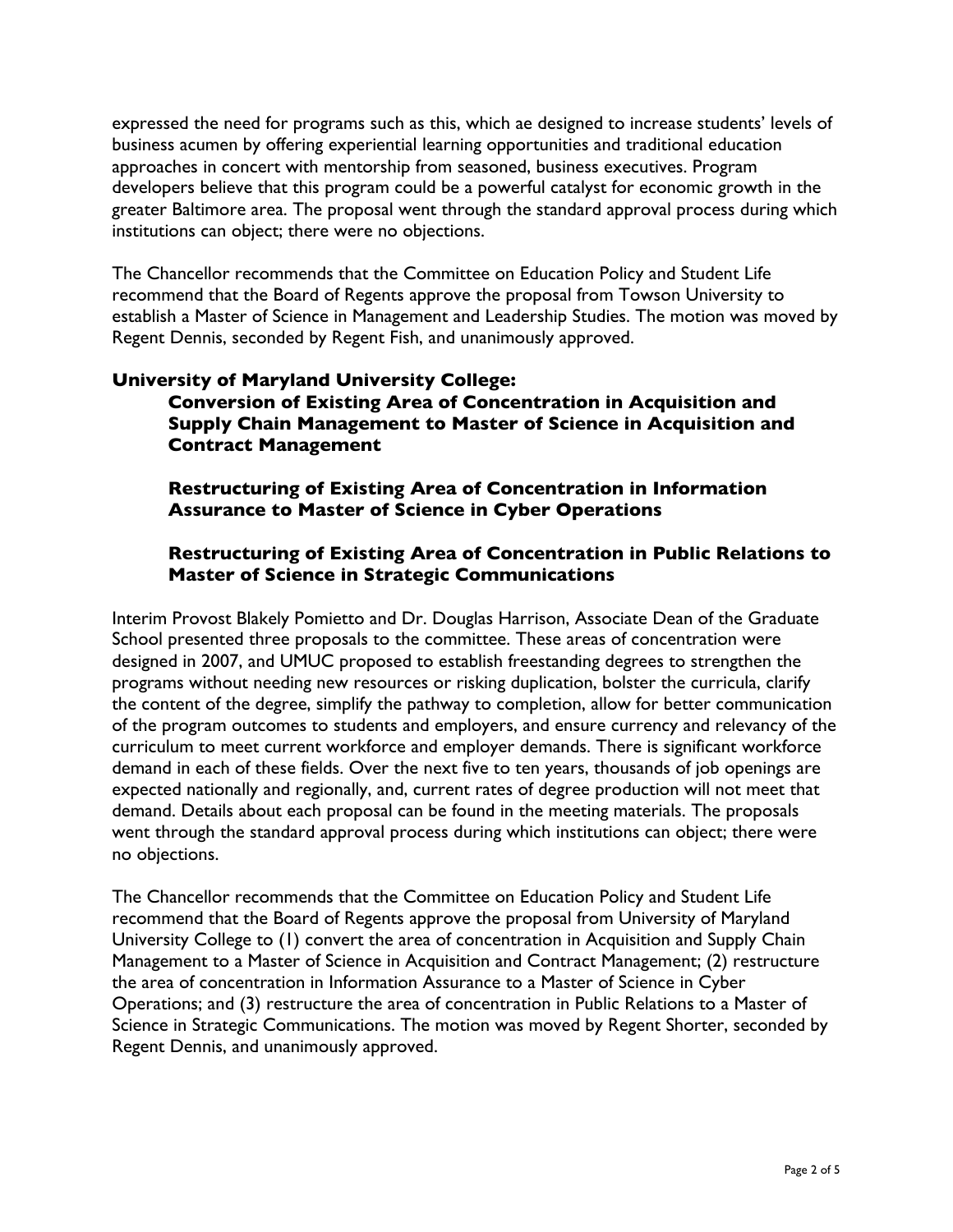#### **Proposed Amendments: USM Policy on Undergraduate Admissions (III-4.00)**

Ms. Teri Hollander, Associate Vice Chancellor for Academic Affairs, presented these amendments to the committee. Amendments are proposed to the Policy on Undergraduate Admissions to come into alignment with recent changes to the Code of Maryland Annotated Regulations (COMAR) pertaining to transfer students and the USM Policy on Affirmative Action and Equal Opportunity. The amendments will also clarify the admission criteria for the increasing number of early/middle college program graduates who come to college with junior standing, but are still first-year students who need special supports. Upon the conclusion of this process, a workgroup will be convened to undertake a more comprehensive review of this policy to address other necessary changes and to account for lessons learned since the USM math requirement for admission changed several years ago. The proposed amendments have been reviewed and endorsed by the Office of the Attorney General and USM presidents, provosts, and vice presidents for student affairs.

The Chancellor recommends that the Committee on Education Policy and Student Life recommend that the Board of Regents approve the amendments to the USM Policy on Undergraduate Admissions (III-4.00). The motion was moved by Regent Shorter, seconded by Regent Johnson, and unanimously approved.

#### **Information Items**

#### **Report on Intercollegiate Athletics**

Regent Gossett made this presentation to the Committee. The presentation was a summary of the student-athlete academic measures examined by the BOR Intercollegiate Athletics (ICA) Workgroup during the 2016-2017 school year for USM schools with Division I athletics (Coppin, Towson, UMBC, College Park, and UMES). Each year, institutions submit a range of academic metrics, which offer a 360-degree view of student-athletes – their level of academic preparation upon entering, their academic status as they matriculate, and, finally, their graduation rates. Institutions submit these data for their student-athlete cohorts as well as for corresponding non-athlete cohorts. This allows us to determine how well student-athletes are doing in comparison to non-athlete students at the institutions. The report summarizes many pages of data around these academic measures and was submitted in summary format, as detailed information is protected by FERPA. The report indicates that in most of cases, USM student-athletes are preforming as well as or better than their non-athlete peers. Details and exceptions are noted in the full report. The report also provides insight into academic performance across sport and by gender and shares NCAA APR information. Of note, two teams at UMES, men's tennis and baseball, were under academic improvement plans for failing to meet the NCAA APR standard. UMES has discontinued its tennis program, which leaves baseball as the one sport on an improvement plan. This does not disqualify the team from postseason play, but it does provide an extra layer of accountability to help ensure their academic progress. All other sports across our D1 schools, however, have met the NCAA minimum, and all will be eligible for post-season competition at the end of the 2017-2018 season. Representatives from the five Division I schools joined to share details of academic support services offered to student-athletes and efforts being taken to ensure the academic integrity of their athletics programs and the academic success and well-being of their student-athletes. Regent Gossett concluded by sharing that the BOR ICA Workgroup and USM ICA staff will have one-on-one conference calls with each Division I institution's president and athletic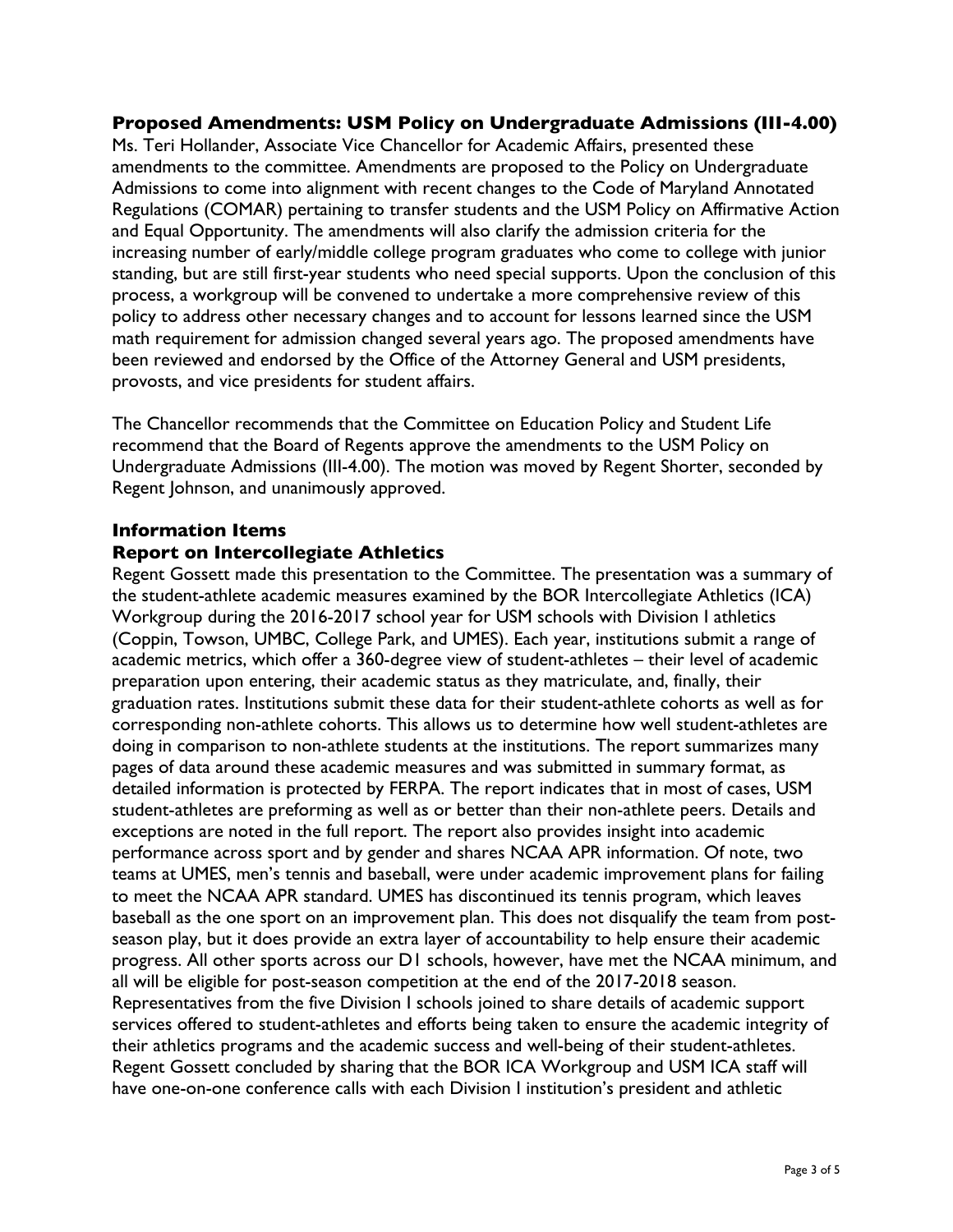director. In those meetings, the groups will explore detailed academic, APR, and financial issues facing the institutions. Additionally, beyond the meeting with the presidents, the athletic directors and/or their teams meet with the BOR ICA Workgroup and the USM staff 2-3 times each year.

#### **Report on Academic Program Actions Delegated to the Chancellor, 2016-17**

In accordance with Board Resolution III-7.03, a report is submitted annually to the Board of Regents of program actions delegated to the Chancellor. Between September 2016 and August 2017, the Chancellor approved 17 new or modified certificates and 5 title changes. He also approved the suspension or discontinuation of 4 degrees. In addition, the Board of Regents approved 9 new degree programs. A chart detailing the Chancellor's actions and programs approved by the Board was in the meeting materials.

#### **Tentative Annual Agenda, 2017-2018**

The Tentative Agenda for 2017-2018 comprises anticipated action items, including new academic program proposals and new Board of Regents policies, as well as information and discussion items. Some of the information items are reported on an annual schedule to ensure that the regents are well-informed about topics of general interest, while other items respond to specific requests for reports and recommendations on topics of interest. Regent Gourdine made note of the campus climate presentation she'd like the committee to receive within the next few meetings, and she encouraged committee members to share their ideas.

#### **Inclusion and Diversity**

Senior Vice Chancellor Joann Boughman presented this report. She noted that the I&D Council and USM and institutional leadership are deeply involved in identifying both the challenges and possible activities and actions to be promulgated across our campuses to improve the climate. The Council, scheduled to meet in early October, is clarifying and strengthening the statements of vision and mission for the USM around these issues and improving the website and providing a platform for statements. The Council is also providing an open and supportive environment for campus representatives to discuss the serious diversity and inclusion-related challenges we continue to face. This year has been especially challenging, as we have tried to be appropriately responsive in the wake of the executive orders around immigration, gender-related laws proposed by states (and pronouncements from the federal government), and most urgently the chaos deriving from recent hate-based and racially-motivated activities and events happening on our campuses, locally, and nationally. All of our institutions are planning (proactively and actively) forums and programs that will inform and support discussion on these difficult topics. We will continue to be focused on safety and security, but we must remain strong in our commitment to open dialogue, while being very clear about our condemnation of hatred and violence. Overall, the I&D Council will continue to work to better articulate the need for, importance of, and challenges associated with:

- o Researching and gathering data;
- o Proposing actions, activities, and policies and trying to better define their work;
- o Clarifying statements around vision and mission;
- o Better reporting and analysis of reporting and assessing relevance, importance, and impact;
- o Attending to issues related to freedom of speech and hate speech;